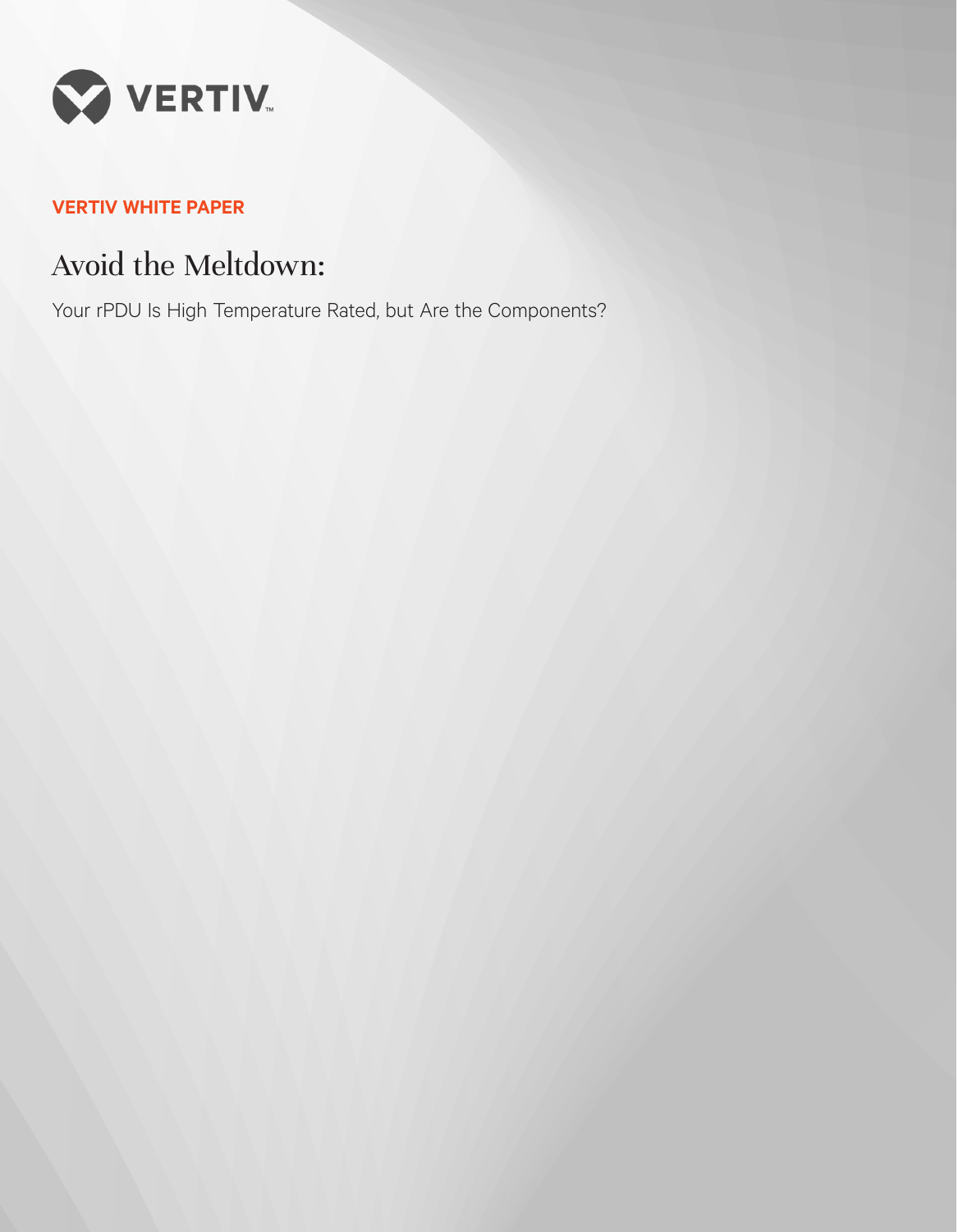Over the past few years the typical ambient operating temperature in the data center environment has increased. Operating a data center at a raised temperature is intended to decrease cooling costs and increase power efficiency. A data center will achieve an estimated 4% operational savings from cooling expense for every 1°C increase in operating temperature<sup>1</sup>. In response to the increased operational temperature requirements for data centers, many manufacturers of rack power distribution units (rPDUs) have begun to increase the ambient operating temperature limits on their products to 60°C.

Operating in a higher temperature environment places additional stresses on rPDUs. Manufacturers must account for the higher operating temperature environment when selecting power path components, when designing monitoring and control circuit boards and when testing the rPDU for reliability and safety. To properly rate an rPDU for the ambient operating temperature of 60°C, all parts of the rPDU must be able to safely operate at the higher temperature. Two significant product safety concerns that are often overlooked when rPDUs are rated for maximum nameplate operation in a 60°C environment are the ampacity of the input cord and regulatory limitations on the maximum receptacle pin temperature. It is imperative that rPDUs—including ampacity of the cord and maximum receptacle pin temperature—have been properly rated and tested to safely operate in higher temperature environments.

# *A DATA CENTER WILL ACHIEVE AN ESTIMATED 4% OPERATIONAL SAVINGS FROM COOLING EXPENSE FOR EVERY 1°C INCREASE IN OPERATING TEMPERATURE1 .*

## **Cord Size Requirements**

The correct selection of input cord type and size is critical to the overall safety of an rPDU product throughout its functional life. This is especially important in an rPDU rated for use at a high ambient temperature because the current carrying capacity of the cord decreases as the ambient temperature increases. The correct cord size is based on a product's input current rating, the number of current carrying conductors in the cord and the product's rated ambient operating temperature range. In the United States, the product safety standard for rPDUs, UL 60950-1, refers to tables in the National Electric Code (NEC) for the correct sizing of power cords. The impact of ambient temperature on the rPDU cord size requirements is often overlooked on high temperature rPDU products.

To illustrate the impact of ambient temperature on cord size, consider the example of an rPDU with the following input ratings: 24 Amps, 230/400 VAC 3~ WYE, 50/60 Hz. The tables in the NEC provide the minimum conductor size, based on conductor ampacity, for a three-phase product with three current carrying conductors. The neutral is generally not considered a current carrying conductor when sizing a cord for an rPDU because the neutral only carries unbalanced current from the line conductors in the cord. The tables in the NEC also provide a de-rating factor for ampacity that must be applied when cords are used in environments with ambient temperature ratings above 30°C. Using the relevant values from these tables the minimum acceptable cord size for an rPDU can be calculated based on the rPDU's rated input current and maximum allowable operating ambient temperature. The results of this analysis and the required cord sizes are presented in Table 1.

1 Miller, R. (2008). Google: Raise Your Data Center Temperature. Data Center Knowledge. Retrieved from: http://www.datacenterknowledge.com/archives/2008/10/14/google-raise-your-data-center-temperature/.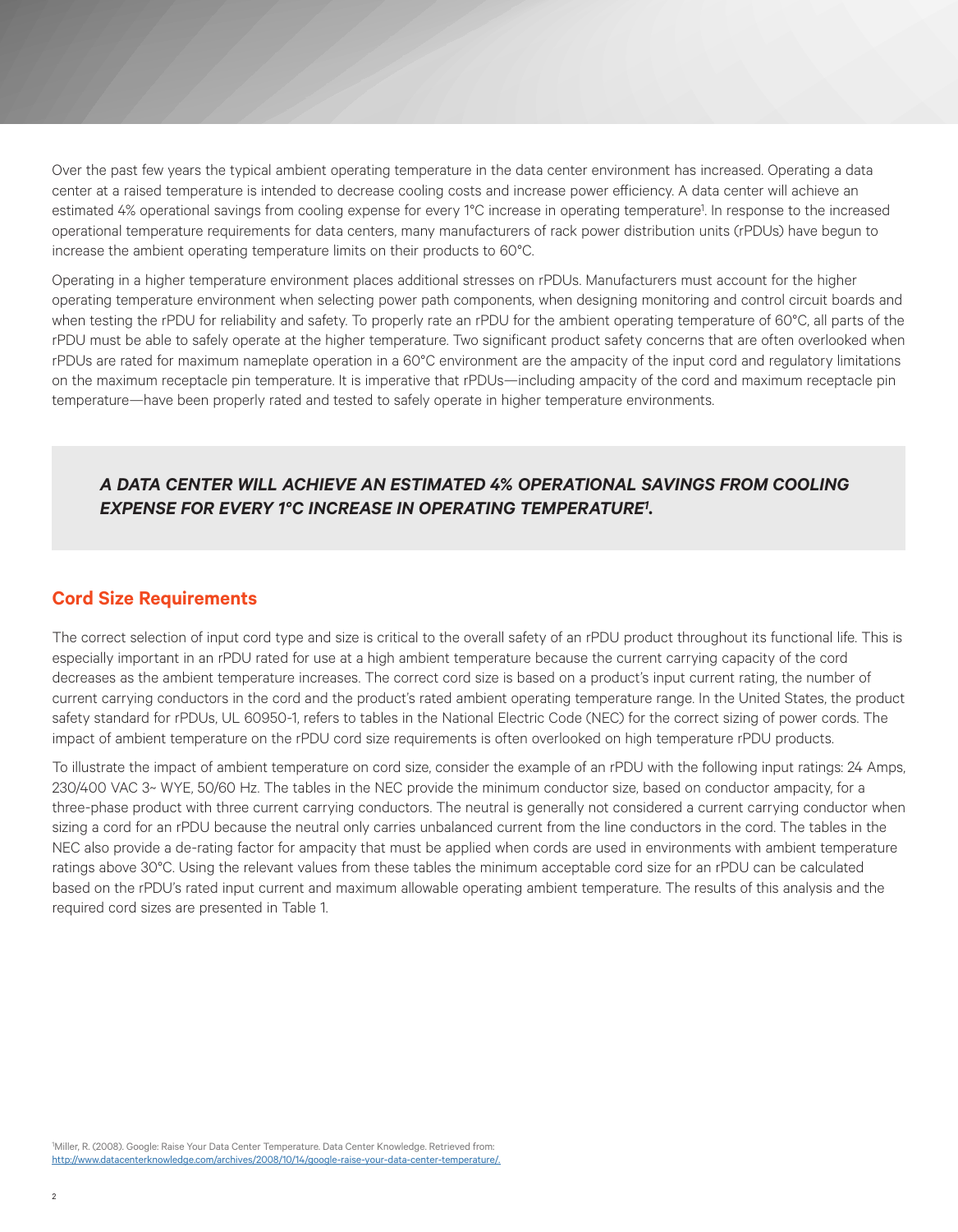| <b>Input Current</b><br><b>Rating (Amps</b><br>per Phase) | <b>Temperature</b><br>Rating (°C) | <b>Nominal Cord</b><br><b>Size Used in</b><br>Industry, SO<br><b>Type</b> | Ampacity<br>of Nominal<br><b>Required</b><br><b>Cord Size</b> | De-rating<br><b>Factor</b> | Ampacity<br>of Nominal<br><b>Required</b><br><b>Cord Size</b><br><b>After</b><br><b>De-Rating</b> | <b>Actual</b><br>Required<br><b>Cord Size</b><br>with<br><b>Temperature</b><br><b>De-Rating</b> |
|-----------------------------------------------------------|-----------------------------------|---------------------------------------------------------------------------|---------------------------------------------------------------|----------------------------|---------------------------------------------------------------------------------------------------|-------------------------------------------------------------------------------------------------|
| 24                                                        | 30                                | 10 AWG                                                                    | 25                                                            | $\overline{ }$             | 25                                                                                                | 10 AWG                                                                                          |
| 24                                                        | 45                                | <b>10 AWG</b>                                                             | 25                                                            | 0.87                       | 21.75                                                                                             | 8 AWG                                                                                           |
| 24                                                        | 60                                | 10 AWG                                                                    | 25                                                            | 0.71                       | 17.75                                                                                             | 8 AWG                                                                                           |
| 24                                                        | 65                                | <b>10 AWG</b>                                                             | 25                                                            | 0.58                       | 14.5                                                                                              | 6 AWG                                                                                           |

*Table 1: Required Cord Size for 24A, 230/400 VAC 3~ WYE, 50/60 Hz rPDU*

As Table 1 shows, the typical 24 Amp rPDUs on the market today will have a 10 AWG input cord regardless of the maximum ambient temperature rating of the rPDU. The 10 AWG cord is sized appropriately for rPDUs used at 30°C, however it is significantly undersized for a rPDU used in a 60°C environment. The 10 AWG input cord on a 24 Amp rPDU is only rated to carry 17.75 Amps continuously in a 60°C environment. Using a cord above its temperature adjusted ampacity rating as shown in the NEC may result in an electrical hazard due to the failure of cord insulation.

*USING A CORD ABOVE ITS TEMPERATURE ADJUSTED AMPACITY RATING AS SHOWN IN THE NEC MAY RESULT IN AN ELECTRICAL HAZARD DUE TO THE FAILURE OF CORD INSULATION.*

## **Applied Knowledge for Consumers**

Always consult local regulations, but to determine if a cord has been properly sized for an rPDU based on the products temperature rating, refer to Article 400.5 of the NEC. Alternatively, ask the rPDU manufacturer to provide evidence showing that the rPDU cord has been appropriately sized including considering de-rating factors for number of current carrying conductors and maximum rated ambient operating temperature.

2Although the table indicates that an 8 AWG cord is required, standard practice for most rPDU manufacturers is to use a 10 AWG / 5 Conductor cord for 45 C ratings. The slight discrepancy between the ampacity rating form the NEC tables and the cord chosen may be handled by measuring the maximum temperature of the cord during the NRTL heating test and determining that the cord will not exceed its insulation temperature rating at maximum normal load. It is unlikely that this type of testing will produce compliant results at higher ambient temperature.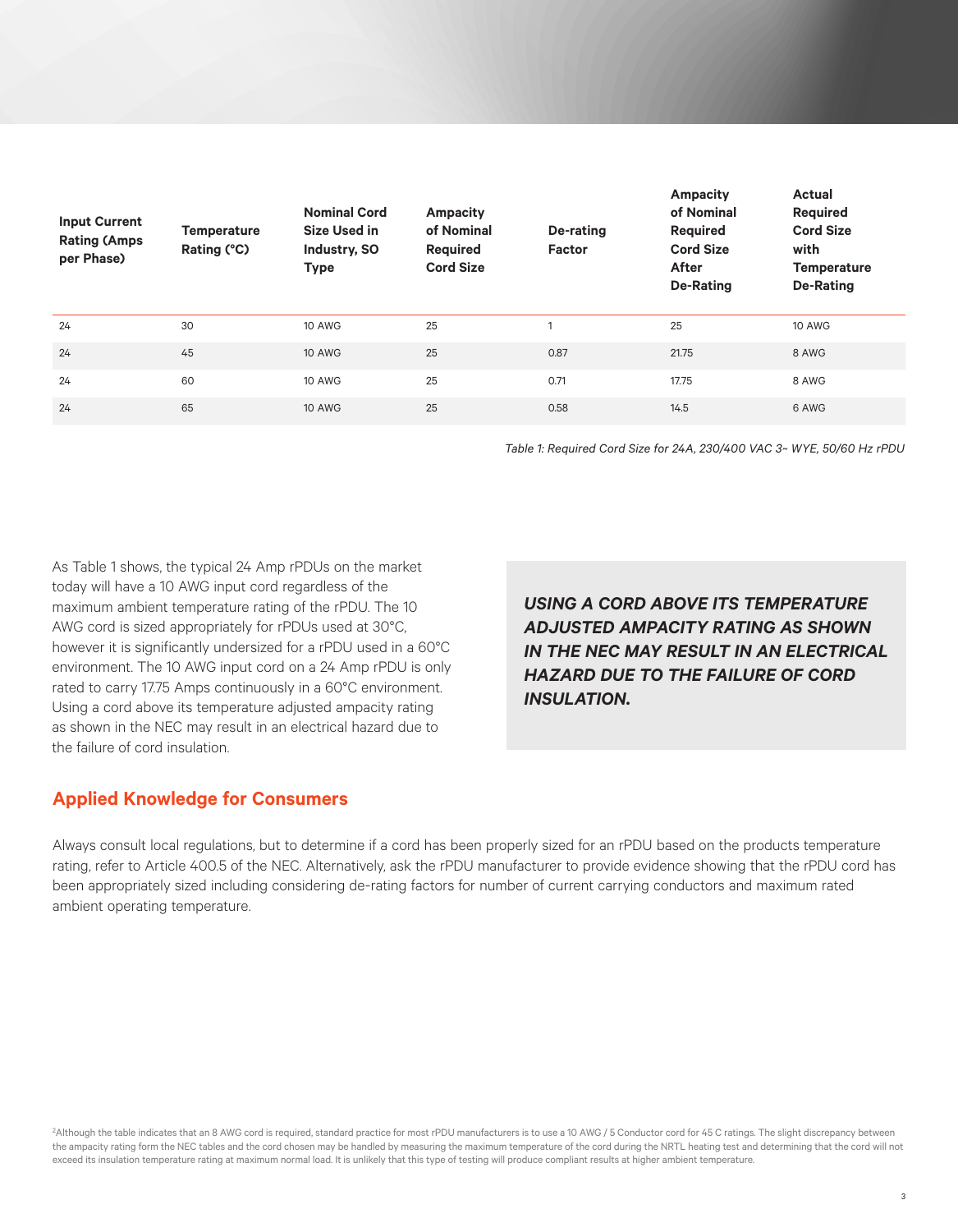# **Cord Size Requirements**

#### **European and Other Regions**

In regions where the UL 60950-1 safety standard is not applicable, the internationally harmonized IEC 60950-1 standard or the European Norm EN 60950-1 are typically used to ensure safe construction and operation of rPDU products. Both IEC 60950-1 and EN 60950-1 require that all components, including the input cord, are used in compliance with the safety aspects of any relevant IEC component standards. Rack PDUs intended for the global market are typically built with heavy duty rubber insulated (H07RN-F) cable. To comply with the relevant safety standard for this cable, the cable must be used in accordance with both EN 50525-2-21 Electric Cables – Low voltage energy cables of rated voltages up to and including 450/750 V and HD 516 S2 Guide to use of low voltage harmonized cables.

Many rPDU manufacturers rely on "Table 3B – Size of Conductors" from IEC 60950-1 or EN 60950-1 to assist in determining the input cable size required. Utilizing Table 3B to choose the appropriate cable size for rPDUs using H07RN-F may lead to the use of undersized cable for two reasons. First, the ampacities listed in Table 3B are intended for single phase cable only and do not contain any derating factors that are required by HD 516 for three phase cable. Second, the ampacities listed in Table 3B are intended for cables that are used in 30 °C operating environment and do not contain any temperature based de-rating factors required by HD 516. To be sure the cable size has been selected correctly for the application, manufacturers should use the ampacity tables and ambient operating temperature de-rating factors supplied in the HD 516 document.

The table below shows the ampacity of a frequently selected H07RN-F cable size for a 32 Amp, three-phase rPDU vs ambient operating temperature. A de-rating factor for the three-phase application.

| <b>Input Current</b><br><b>Rating (Amps</b><br>per Phase) | <b>Temperature</b><br>Rating (°C) | <b>Nominal</b><br><b>Cord Size</b><br>Used in<br>Industry,<br>H07RN-F<br>Cable | Ampacity<br>of Nominal<br>Required<br><b>Cord Size</b> | De-rating<br><b>Factor</b> | Ampacity<br>of Nominal<br>Required<br><b>Cord Size</b><br><b>After</b><br>De-Rating* | Actual<br><b>Required Cord</b><br>Size with<br><b>Temperature</b><br>De-Rating (100%<br>rPDU Load) |
|-----------------------------------------------------------|-----------------------------------|--------------------------------------------------------------------------------|--------------------------------------------------------|----------------------------|--------------------------------------------------------------------------------------|----------------------------------------------------------------------------------------------------|
| 32                                                        | 30                                | $4 \text{ mm}^2$                                                               | 38                                                     |                            | 38                                                                                   | $4 \text{ mm}^2$                                                                                   |
| 32                                                        | 45                                | $4 \text{ mm}^2$                                                               | 38                                                     | 0.71                       | 26.98                                                                                | $6 \text{ mm}^2$                                                                                   |
| 32                                                        | 50                                | $4 \text{ mm}^2$                                                               | 38                                                     | 0.58                       | 22.04                                                                                | $10 \text{ mm}^2$                                                                                  |
| 32                                                        | 55                                | $4 \text{ mm}^2$                                                               | 38                                                     | 0.41                       | 15.58                                                                                | $16 \text{ mm}^2$                                                                                  |

\*based on 85°C conductor operating temperature *Table 2: Required Cord Size for 32A, 3 Phase rPDU*

The above table reflects the size vs temperature rating of standard H07RN-F cable only. Some rPDUs utilize PVC or other cable such as LS0H, these may have alternate maximum Current carrying capacity and temperature de-rating factors that differ from the above table. Similarly, rPDUs constructed with H07RN-F cable rated for high temperature operation may have current carrying capacities different from the above table.

2Although the table indicates that an 8 AWG cord is required, standard practice for most rPDU manufacturers is to use a 10 AWG / 5 Conductor cord for 45 C ratings. The slight discrepancy between the ampacity rating form the NEC tables and the cord chosen may be handled by measuring the maximum temperature of the cord during the NRTL heating test and determining that the cord will not exceed its insulation temperature rating at maximum normal load. It is unlikely that this type of testing will produce compliant results at higher ambient temperature.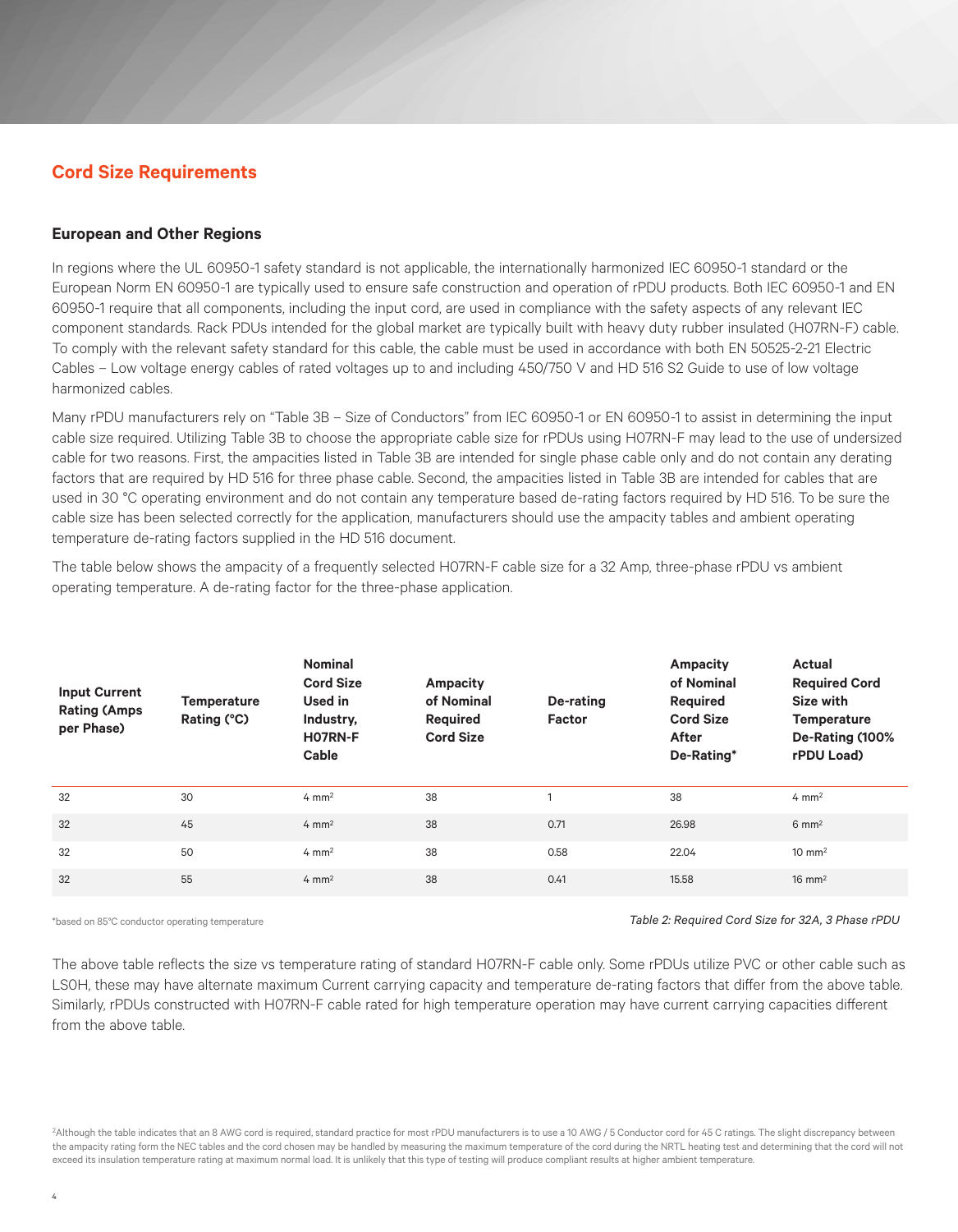

# **Receptacle Maximum Temperature Limits**

Most high temperature rPDUs on the market today are constructed with C13 and C19 style IEC 60320-2-2 appliance outlets. These outlets were designed for household or similar use and were intended to be used in operating environments with a normal ambient temperature of 25°C, occasionally approaching 35°C. The IEC 60320-2-2 standard establishes a 70°C maximum pin temperature limit for the C13 and C19 outlets. Consequently, the receptacle temperature measured in the rPDU cannot exceed 70°C for the rPDU to meet UL 60950-1 requirements. During Nationally Recognized Testing Laboratory (NRTL) safety testing of the rPDU product, the receptacle temperature is typically measured on a single receptacle's plastic housing, as close to a conductive pin as possible. The measurement is made with both the rPDU and receptacle loaded under maximum normal load conditions while operating at the maximum ambient temperature rating. Maximum normal load is defined as the rPDU loaded to its maximum nameplate input current rating with the receptacle under test also loaded to the maximum receptacle output current rating. To be compliant with UL 60950-1 requirements, the receptacle temperature is not allowed to exceed 70°C during this test. Thus, the maximum temperature rise recorded on either a C13 or C19 receptacle must be less than 10°C during this test for the rPDU to meet UL 60950-1 requirements.

Three separate manufacturer's test samples were subjected to the test condition described above. All three samples were 32 Amp, 230/400 VAC 3~ WYE, 50/60 Hz rPDUs. All samples were loaded to 32 Amps per phase, with 16 Amps on each C19. The results of this testing are presented in Figure 1 on the following page.

Based on the requirements described above, a 60°C rated rPDU must have a receptacle temperature rise of 10°C or less to be compliant with safety requirements. Figure 1 demonstrates that all three rPDU products tested would not meet the receptacle temperature limits in an ambient temperature of 60°C. Using an IEC 60320-2-2 appliance coupler outside of its maximum temperature limit may result in a hazardous condition by causing damage to the receptacle itself or by causing damage to any connected cords.

## **Applied Knowledge for Consumers**



## **Conclusion**

The discussion and test results show two significant product safety concerns—the ampacity of the cord and maximum receptacle pin temperature—are often overlooked when rPDUs are rated for maximum nameplate operation in a 60°C environment.

These concerns can be adequately addressed if manufacturers change their approach to high temperature rPDU operational ratings. Manufacturer's will be able to properly account for cord ampacity and receptacle temperature limitations by offering a two-tiered rating system. A two-tiered rating system will allow rPDU products to be rated for maximum nameplate input current and per receptacle output current operation at ambient temperatures up to 45°C. Additionally, a two-tiered rating system will allow the rPDU to be rated for 50% of maximum nameplate and 50% of maximum receptacle output current operation at ambient temperature up to 60°C. The rPDU will be capable of operating at full nameplate ratings at 60°C for short time intervals such as during a failover event where a single feed in a redundant power system is lost. This two-tiered rating system will ensure that the cords and receptacle components within the rPDU are operated well within their safety limits.

To determine if the receptacle pin temperature has been properly accounted for in the rPDU's temperature ratings, ask the manufacturer if any de-rating of receptacle output current is required for high temperature operations. If no de-rating is required, ask the manufacturer to provide evidence that both the rPDU and receptacle were fully loaded during NRTL heating tests.

#### **Maximum Normal Load Temperature Rise on C19 Receptacle**